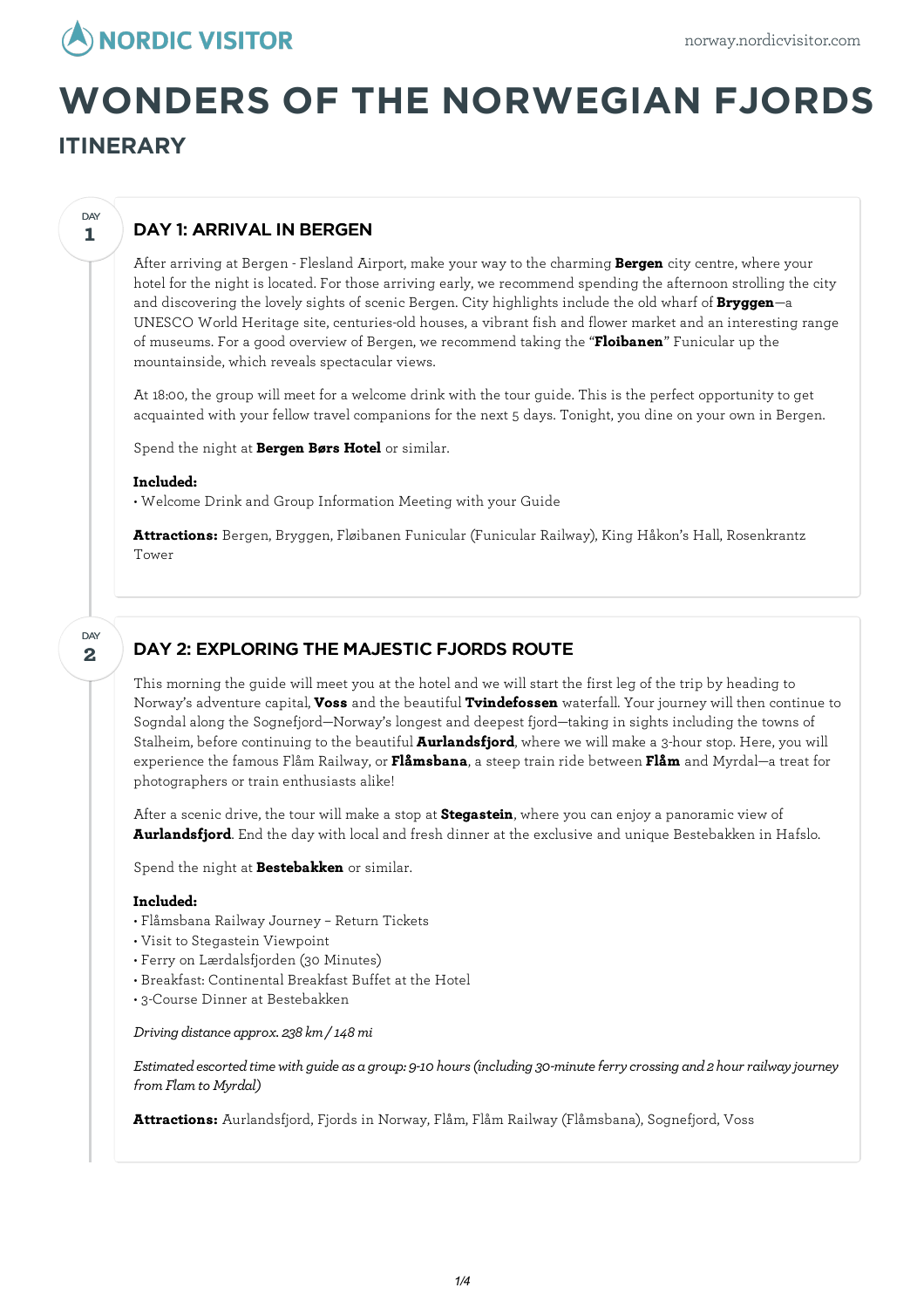## DAY 3: SOGNEFJELLET NATIONAL TOURIST ROUTE & THE SKYWALK

This morning we will visit **Urnes**, one of the oldest stave churches in Norway, which is included on UNESCO's World Heritage list. To reach the church we will board a ferry from the charming village of Svolvorn before making our way north along Lustrafjorden to the famous National Tourist Route "**Sognefjellsvegen**". This route is the highest and most impressive mountain pass in Northern Europe. The landscape reveals vast, towering mountains as it passes through the **Jotunheimen** national park.

From Lom, the tour heads to the **Dalsnibba skywalk,** which is Europe's highest fjord viewpoint by road. There you willenjoy sweeping views of Geiranger, as well as across to the mountains and the mighty Blåbreen glacier. Our journey then continues to the **Geiranger** village where you willenjoy dinner with the group.

Spend the night at **Hotel Union** or similar.

### **Included:**

- Guided Tour of Urnes Stave Church
- Dalsnibba Skywalk
- Breakfast: Norwegian Breakfast Buffet at the Hotel
- Dinner at the Hotel

*Driving distance approx. 240 km/ 149mi*

*Estimated escorted time with guide as a group: 9-10 hours* 

**Attractions:** Geirangerfjord, Jotunheimen National Park, Sognefjellet National Tourist Route

**4 DAY** 

**3**

**DAY** 

## DAY 4: EXPLORE THE MAJESTIC GEIRANGER FJORD

After breakfast you can spend the morning on your own, exploring Geiranger until noon. With its fairytale landscape, Geiranger has a lot to offer for nature lovers like snow-covered mountain tops wild waterfalls, lush green vegetation and the deep blue fjord. You can go hiking, kayaking, go on a rib boat safari, relax at the nearby spa or visit the chocolate factory in town.

After lunch, we will start our journey to **Loen** with a 65-minute ferry through the UNESCO-protected Geirangerfjord where you see famous waterfalls like the **Seven Sisters**, the **Suitor**, and the **Bridal Veil,** along with abandoned fjord farms in the mountains. The sightseeing ferry ends in the small village of **Hellesylt** where we start the drive south towards Loen.

Upon arrival in Loen the group willenjoy dinner at Hotel Alexandra.

Spend the night at **Hotel Alexandra** or similar.

## **Included:**

- Ferry Through Geiranger Fjord Including Audio Guide
- Breakfast: Continental Breakfast Buffet at the Hotel
- Dinner at Hotel Alexandra

*Driving distance approx. 61km/ 38mi*

*Estimatedescortedtimewith guide as a group: 5 – 6 hours(including 90-minuteferrycrossing)*

**Attractions:** Geirangerfjord, Loen, Loen Skylift, Seven Sisters & Bridal Veil

*2/4*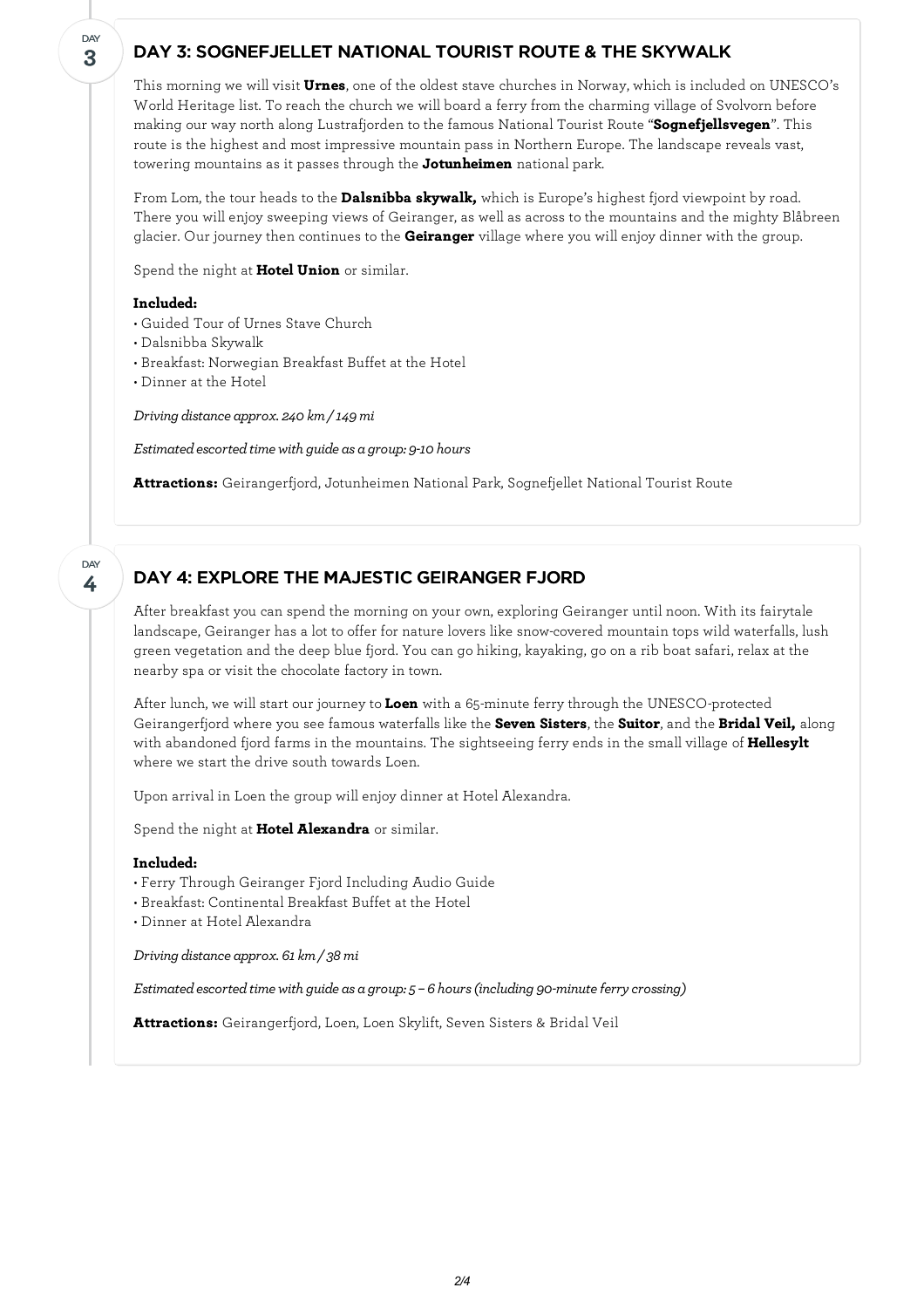## DAY 5: LOEN SKYLIFT & TWISTY ROADS

We will start the morning by boarding the magnificent **Loen Skylift**, a cable car that will transport us to the altitude of 1011 meters with amazing views of the fjord. Later, the tour will continue south towards Byrkjelo village where we will make a short stop for a rest.

The drive will continue south along the scenic lakes Jölstravanet and Hakedalsvatnet, before travelling the scenic route of **Gaularfjellet** where the road twists and turns through nine hairpin bends, revealing jawdropping scenery. We will make a short stop at Utsikten where you can admire the panoramic views of towering mountains and lush valleys.

Next, our journey continues to the historical hotel at **Balestrand** where you willenjoy the last group dinner.

Spend the night at **Kviknes Hotel** or similar.

#### **Included:**

**5**

DAY

**6**

DAY

- Entrance to Loen Skylift
- Breakfast: Continental Breakfast Buffet at the Hotel
- Dinner at your Hotel

*Driving distance approx.*190 km / 118 mi.

*Estimatedescortedtimewith guide as a group: 7-8 hours*

**Attractions:** Balestrand, Gaularfjellet, Loen, Sognefjord

## DAY 6: JOURNEY BACK TO BERGEN

Start today with a visit to the Cider House, a family-run organic orchard and cider producer, located in the village of Balestrand. Here you can sample some cider and non-alcoholic beverages and have a tour of the farm.

After our visit to the Cider House, we will head back to Bergen, with a short ferry crossing from Balestrand to Vagnes. We will pass Vik village where you find Hove Church, the oldest stone building in the Sogn region. You will be driven over Vik mountain to Myrkdalen, the centre of agriculture for the region, where there lies a beautiful cultivated landscape. We will then return to Voss and continue back to Bergen, where you will spend the evening.

### **Included:**

- Cider House visit
- Breakfast: Continental Breakfast Buffet at the Hotel

*Driving distance approx.*195 km / 121 mi.

*Estimated escorted time with guide as a group: 6-7 hours* 

**Attractions:** Balestrand, Bergen, Sognefjord